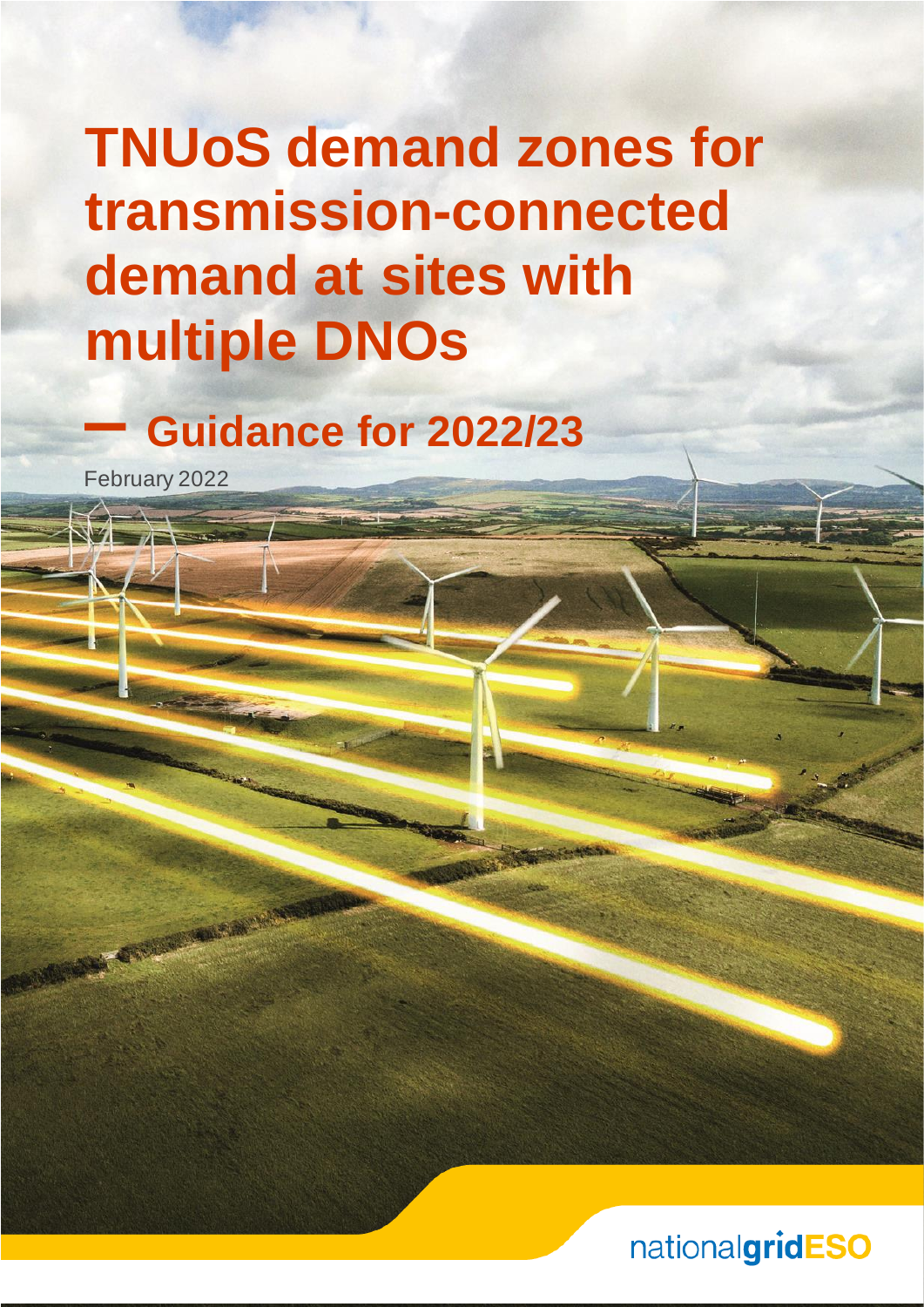#### <span id="page-1-0"></span>**Contents**

#### <span id="page-1-1"></span>**Disclaimer**

In the event of any inconsistencies between this guidance note and the CUSC, then the latest CUSC will take precedence.

The latest CUSC can be downloaded from the National Grid Electricity System Operator (NGESO) website [\(https://www.nationalgrideso.com/industry-information/codes/connection-and-use-system-code-cusc/code](https://www.nationalgrideso.com/industry-information/codes/connection-and-use-system-code-cusc/code-documents)[documents\)](https://www.nationalgrideso.com/industry-information/codes/connection-and-use-system-code-cusc/code-documents).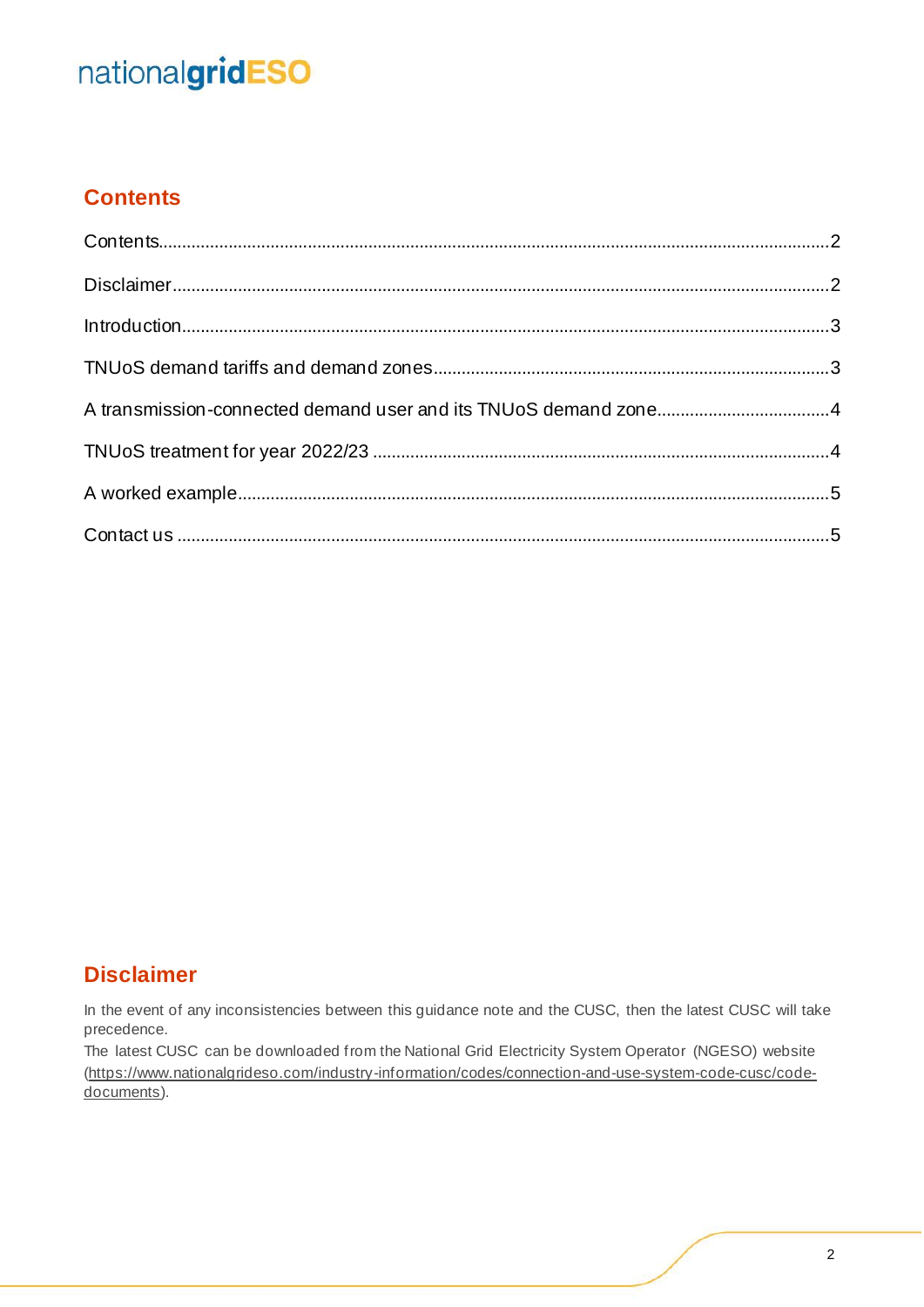#### <span id="page-2-0"></span>**Introduction**

The purpose of this guidance note is to provide clarity on our minded-to treatment of TNUoS (Transmission Network Use of System) demand tariffs for certain demand users. These users are transmission-connected demand users, and are connected at sites where multiple Distribution Network Operators (DNOs) exist. Although there are currently no such users connected to the transmission system, it is expected that a small number may be connected during 2022/23, and ahead of the conclusion o[f CMP379](https://www.nationalgrideso.com/industry-information/codes/connection-and-use-system-code-cusc-old/modifications/cmp379-determining)<sup>1</sup>.

#### <span id="page-2-1"></span>**TNUoS demand tariffs and demand zones**

All licenced suppliers are liable for TNUoS charges, for their demand that are either half-hour (HH) metered, or non-half-hour metered (NHH). The TNUoS demand tariffs, in £/kW (for HH users) or p/kWh (for NHH users), vary with the locations of the demand sites, and all demand users within the same demand zone have the same demand tariffs.

There are 14 TNUoS demand zones, which are aligned with the 14 DNO zones. A map of the 14 demand zones is shown i[n Figure 1.](#page-2-2) Please note that the boundaries on the map are indicative only, and may evolve when DNOs connect / disconnect at various transmission sites.



*Figure 1 TNUoS demand zones*

<span id="page-2-2"></span>A demand user connecting at the distribution network will be allocated a TNUoS demand zone, which corresponds to its DNO zone, and its TNUoS demand tariff is dependent on the DNO zone it connects to.

<sup>1</sup> [https://www.nationalgrideso.com/industry-information/codes/connection-and-use-system-code-cusc-old/modifications/cmp379](https://www.nationalgrideso.com/industry-information/codes/connection-and-use-system-code-cusc-old/modifications/cmp379-determining) [determining](https://www.nationalgrideso.com/industry-information/codes/connection-and-use-system-code-cusc-old/modifications/cmp379-determining)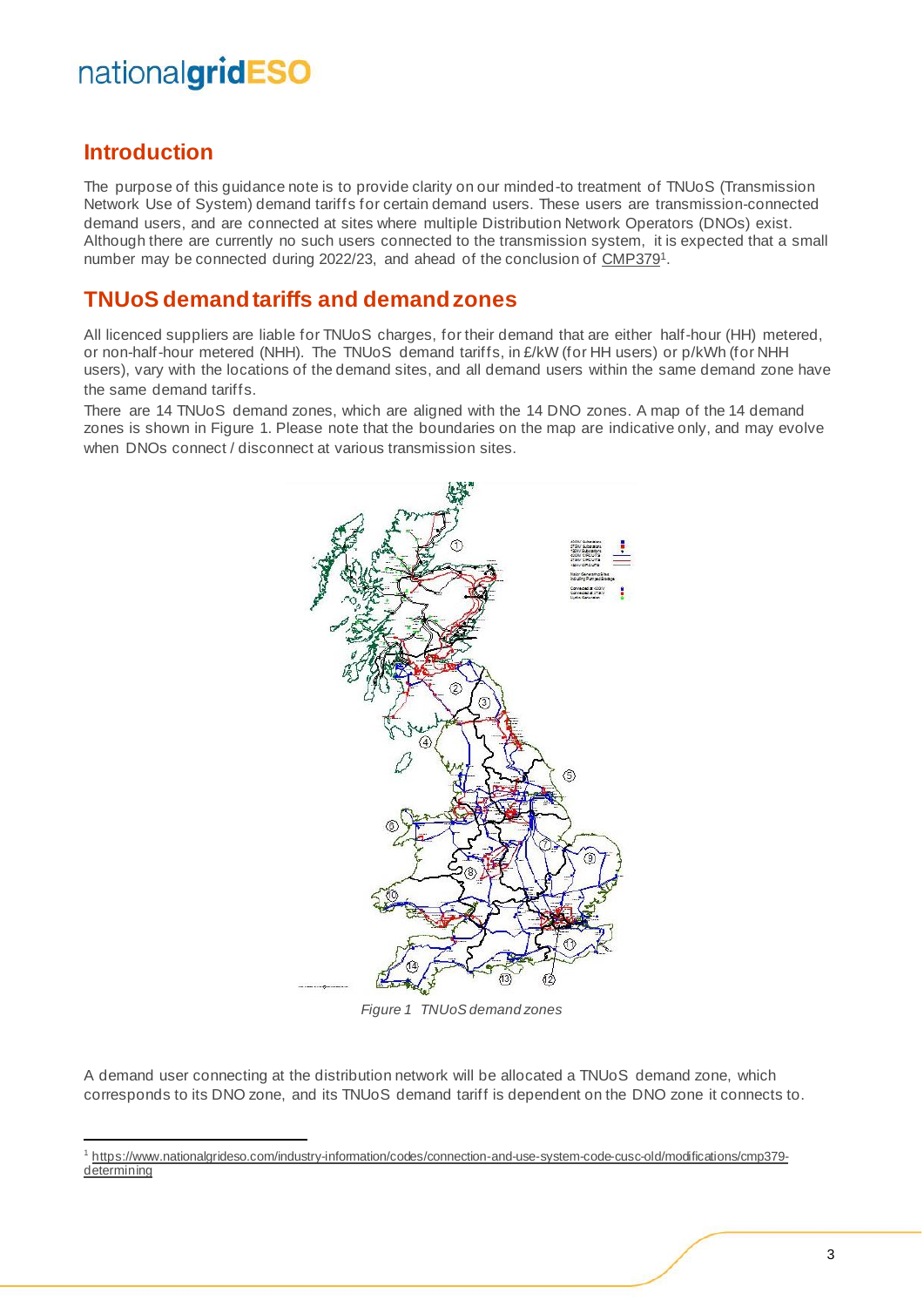#### <span id="page-3-0"></span>**A transmission-connected demand user and its TNUoS demand zone**

A transmission-connected demand user has a BCA (Bilateral Connection Agreement) with the Electricity System Operator (ESO), and therefore is directly connected to a transmission site (a transmission site is owned and maintained by the relevant Transmission Owner).

If the transmission site falls within a DNO's geographic area, the demand user that is transmission-connected at the site, will be assigned to the demand zone corresponding to the DNO zone (see [Figure 2\)](#page-3-2).



*Figure 2 Assigning demand zone for a transmission-connected user*

#### <span id="page-3-2"></span>**CMP379**

In September 2021, NGESO raised a CUSC modification proposal CMP379 (Determining TNUoS demand zones for transmission - connected demand at sites with multiple Distribution Network Operators (DNOs)). In this proposal, a defect regarding clarity within the CUSC was noted. This defect relates to how demand zones are determined for transmission-connected demand users at the "boundaries" of multiple DNOs' areas. An illustrative example is given in [Figure 3.](#page-3-3)



*Figure 3 An illustrative example of "boundary" sites with multiple DNOs*

<span id="page-3-3"></span><span id="page-3-1"></span>It is expected that during 2022/23, a small number of transmission-connected users (primarily energy storage systems) will be connect to the National Electricity Transmission System (NETS) sites, which are located at boundary points between multiple DNO areas. At present the CUSC charging methodologies do not clearly set out how the TNUoS demand zone for these users will be determined. CMP379 seeks a solution, however, it is not expected to be concluded ahead of connection of these users. Therefore, in this guidance note, we